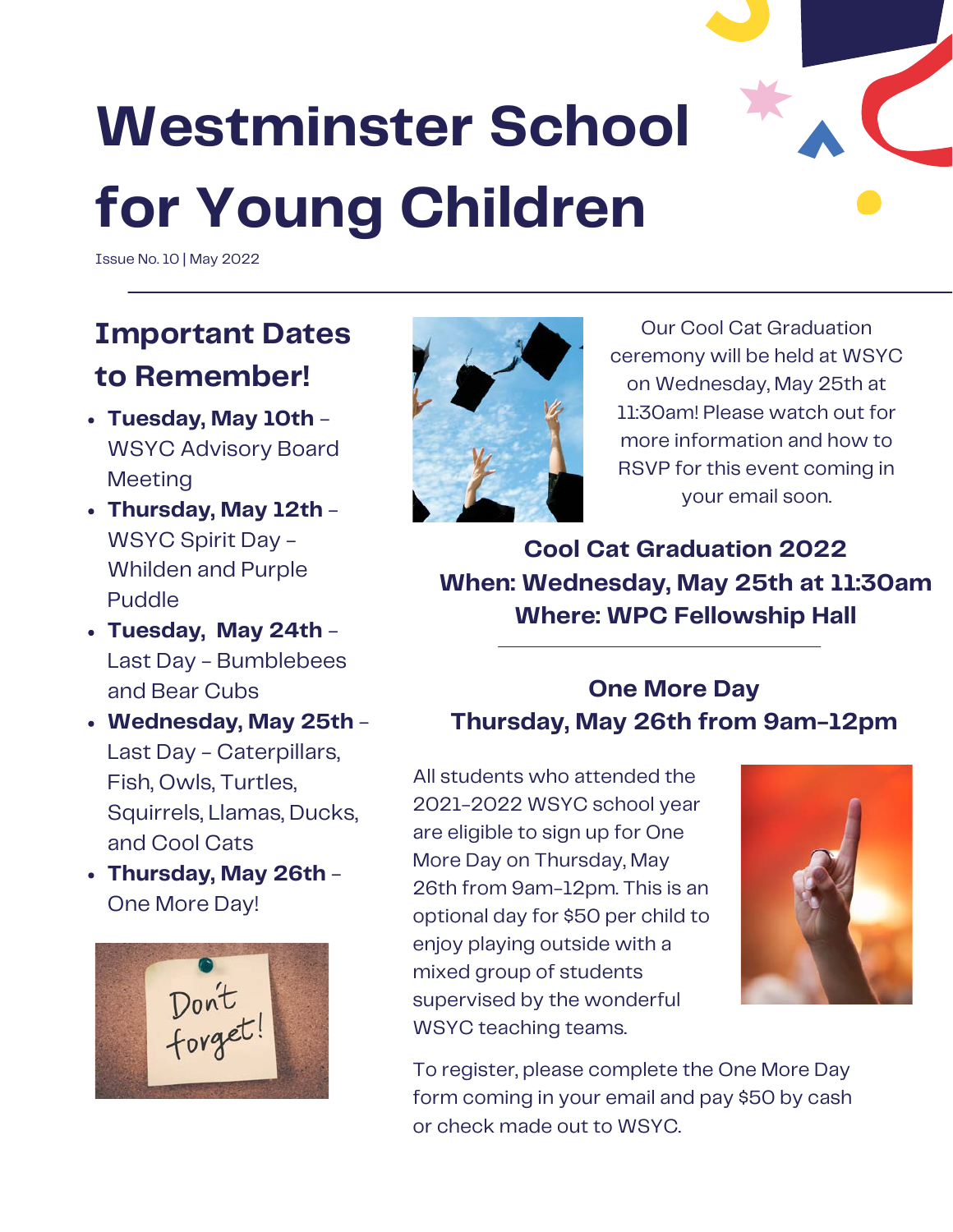

#### **May 2022**

#### Spring Fling 2022



Our Spring Fling was a wonderful success last  $\left\vert \right.$  stop by the office to purchase one. Saturday, April 30th. Thank you to all of our sponsors and families who donated or attended the event to help support WSYC! We could not have done it without you! We hope everyone had a great time (especially those of you who won the raffle baskets), and we look forward to continuing a similar event next year.

#### WSYC Spirit Day, Whilden and Purple Puddle

Please show your support and wear your WSYC t-shirt on Thursday, May 12th for our Spirit Day at Whilden and Purple Puddle. Shop anytime during the day for a portion to come back to WSYC. Whilden will be open from 9:30am-8pm with special events throughout the day.

If you still need a WSYC t-shirt, we have children sizes 2T-Youth Large available. Please

CLOTHING · ACCESSORIES · GIFTS



#### WSYC May 2022 **Invoice**

.Invoices were not sent out in April because most of you paid May 2022's tuition when you registered last year. If there is a remaining balance, we will reach out to you. Thanks!

# လ

#### Terracycle Terracycle

We have been collecting any type of empty pouches and tops to recycle, so please continue saving ones from your house and drop them in the container in the hallway across from the office.

#### .An easy way to support WSYC is to link your

Amazon Smile

Amazon Prime account to make a donation to our Amazon Smile. Use smile.amazon.com to search for "Westminster Presbyterian Church" and continue shopping while a portion of your purchase will be given to WSYC!

 $\bigcap$ 

Now we are approved to collect any empty toothpaste containers, used toothbrushes, and empty floss containers. You will see the container alongside the other Terracycle in the hallway outside the office.

#### Link your Harris Teeter VIC Card

Please see the information to link your card and help WSYC at the same time! Our school code is **4300 - Westminster Kindergarten.**